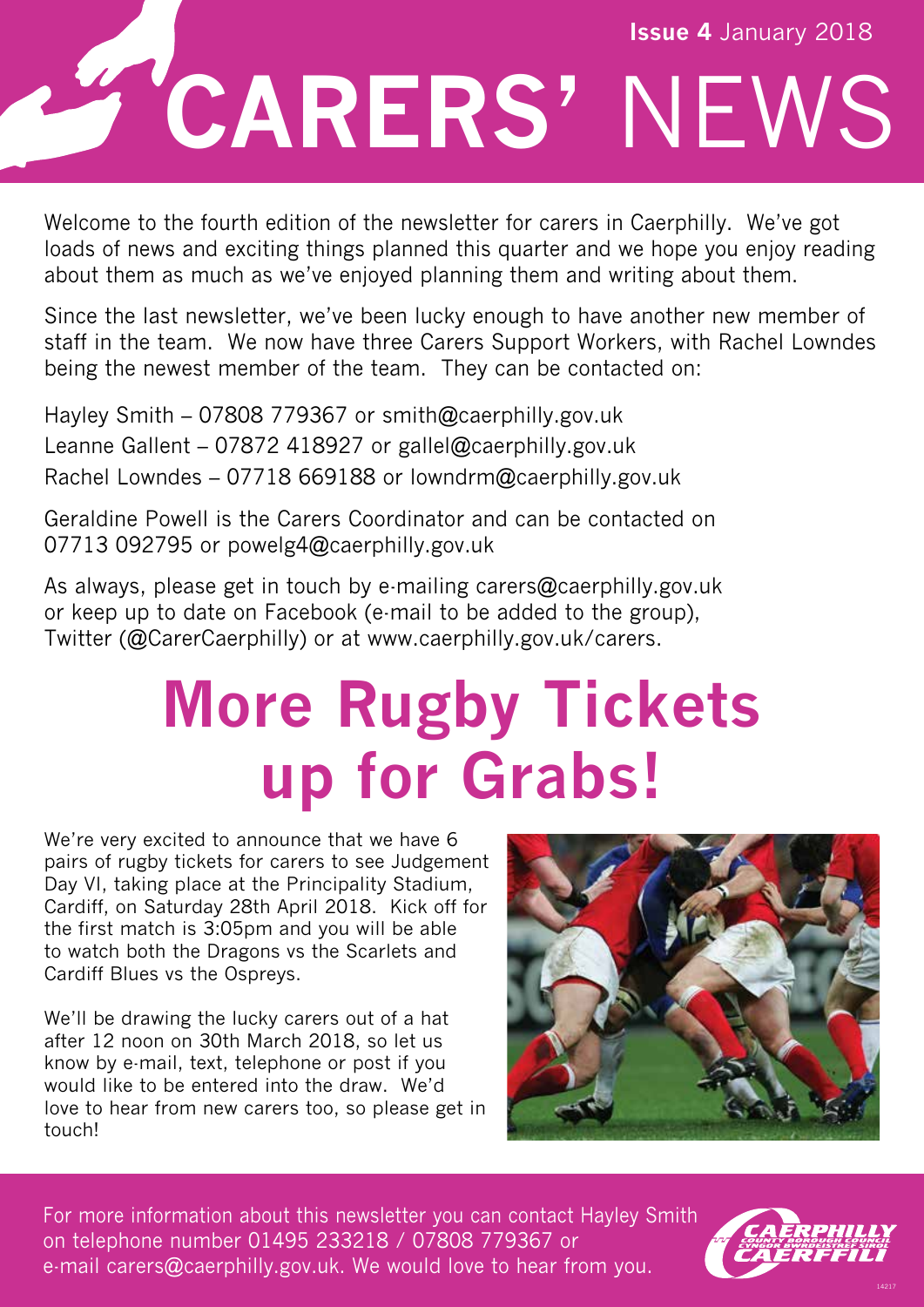### **Update on Events and Activities**



The highlight of the past couple of months must be our Carers' Christmas Ball. Hayley, Rachel and Leanne worked incredibly hard while Geraldine was off gallivanting on holiday (and celebrating her 40th birthday) and it really showed. We organised this in recognition of the hard work that you as carers do and what you said you wanted. The evening provided an opportunity for you as carers to meet up, let your hair down and dance the night away to the sounds of the

Pop Tarts band. Despite quite severe weather conditions, well over 100 carers and their loved ones made it to the Maes Manor in Blackwood for a three course meal, music and a live band. Feedback was incredibly positive and the night was topped off by a wedding proposal from one of the carers to another, in a well-crafted takeover of the stage! There wasn't a dry eye in the house during the emotional and romantic gesture. Special mention to our Highways department who went out to plough and grit the road to ensure that people were able to get to the ball!

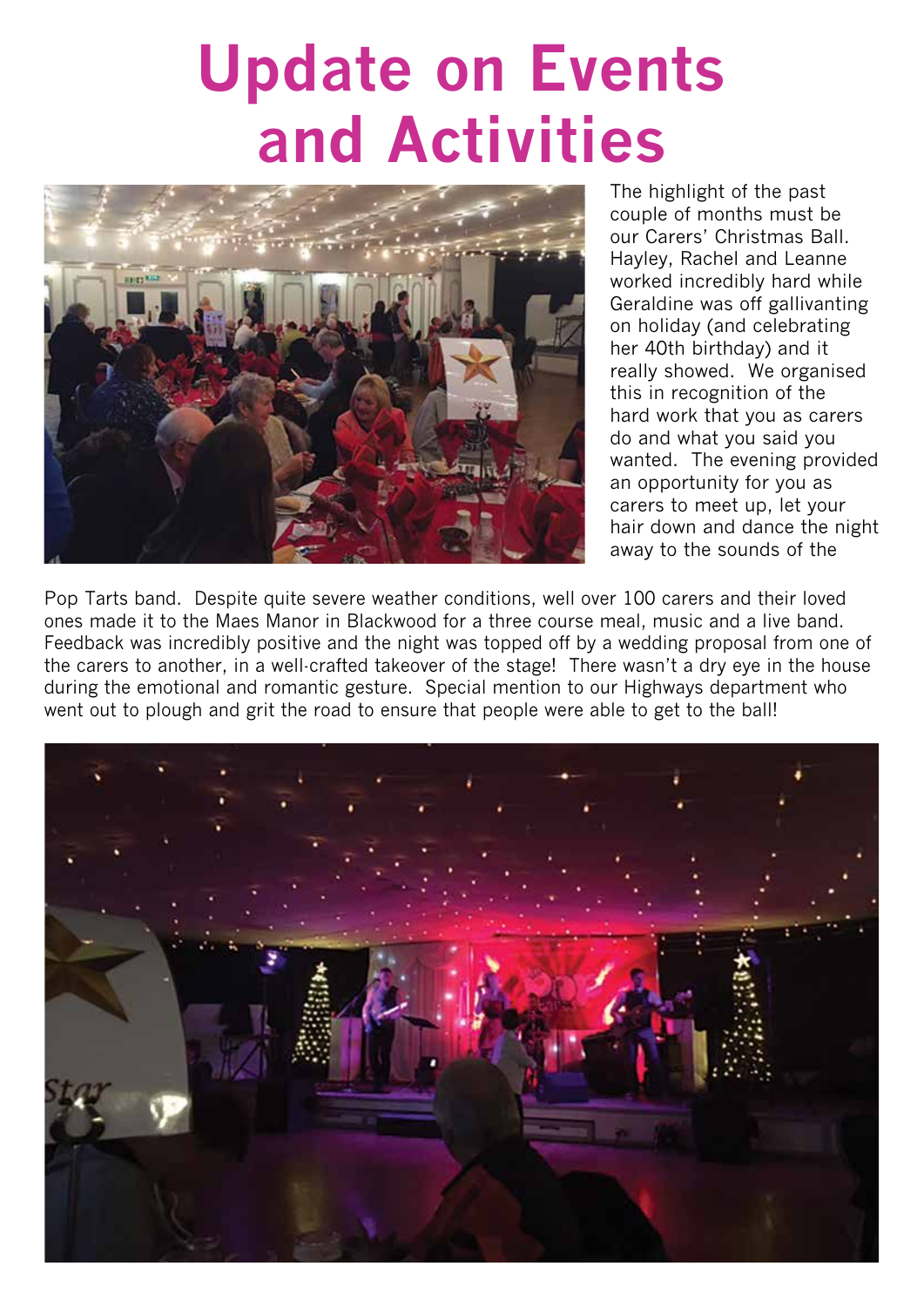We also celebrated Carers' Rights Day in Caerphilly Castle with a great turnout of carers and organisations. We had wonderful entertainment from the Springfield Drama Group, fabulous food and we were able to speak to carers about what they wanted in order to continue their caring role. We also had a graphic illustrator who put the feedback into a fantastic visual (see below).



Since the last newsletter we've also enjoyed a lovely shopping trip to Cheltenham, several afternoon teas, more bowling, a wonderful pub lunch and a pantomime!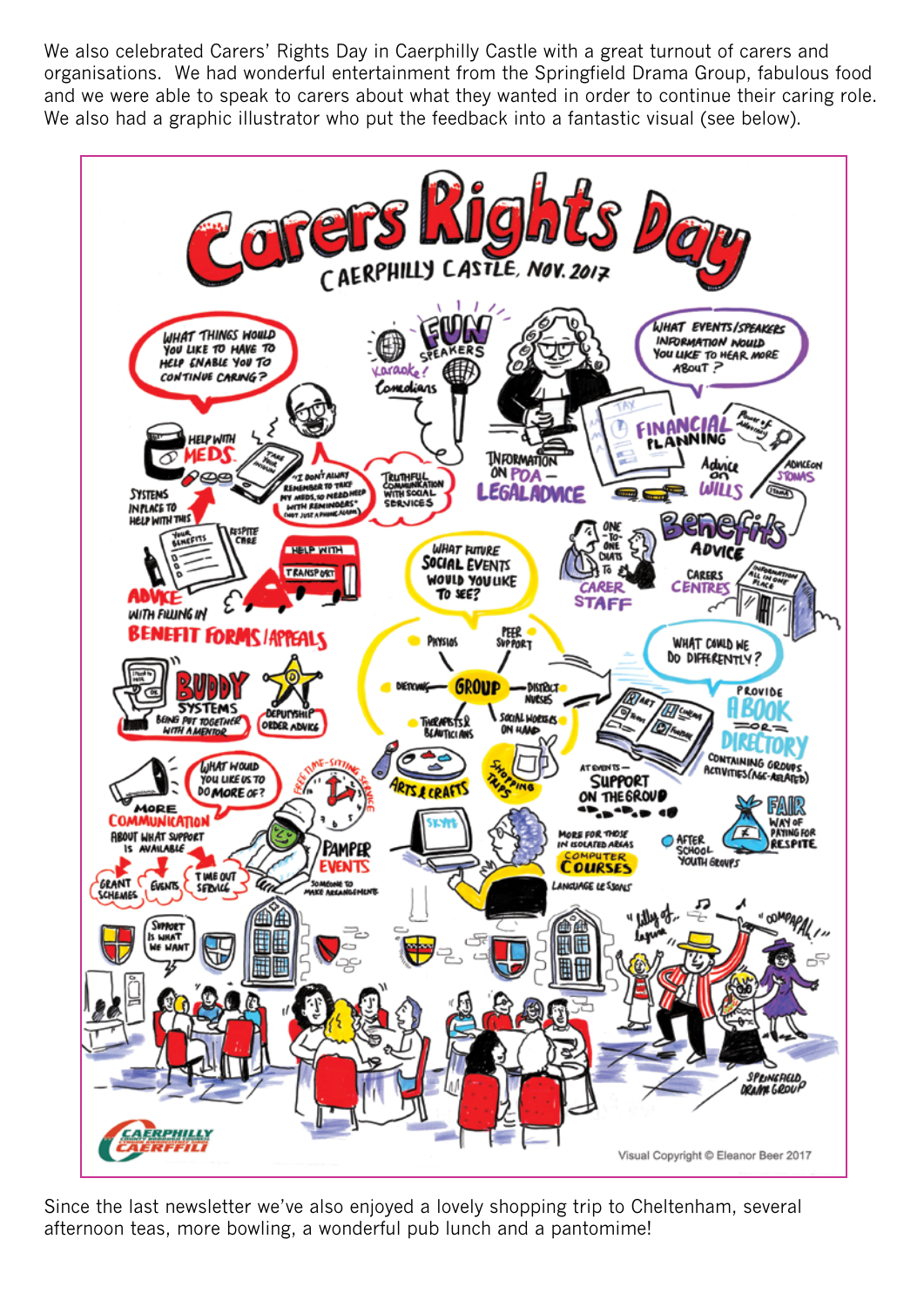## **Upcoming Events and Activities**

This is what we have organised so far, but fear not, we have had requests for a trip to the races, a visit to the botanical gardens, comedy nights, crazy golf and more, so we are doing our best to get these booked too!

Thu 1st February 2018 at 12 noon – Carers' lunch at Ystrad Mynach College (Scholars Restaurant).

Wed 7th February 2018 at 11am - Brewery tour and lunch at Tiny Rebel, Rogerstone.

Thu 15th February 2018 at 2:30pm - The Sound of Music! in the New Theatre, Cardiff.

Sat 17th February 2018 at 7pm – Ghost tour and meal at Llancaiach Fawr.





Mon 26th February 2018 at 6:30pm – Carers' evening meal at Farmer's Arms, Rhymney.

Wed 7th March 2018 at 12 noon - Carers' lunch at Cross Keys College (Morels Restaurant).

Limited places are available to all events but we do try and share these out fairly. To enquire about any of them, please get in touch.

All these activities are paid for to show our appreciation of carers and the hard work they do. Where possible, we will try to ensure that everyone showing an interest gets a chance to attend at least one event or activity.

\*\* More to be added throughout the year, we will update you in future communications and newsletters and also add details to the website: www.caerphilly.gov.uk/carers \*\*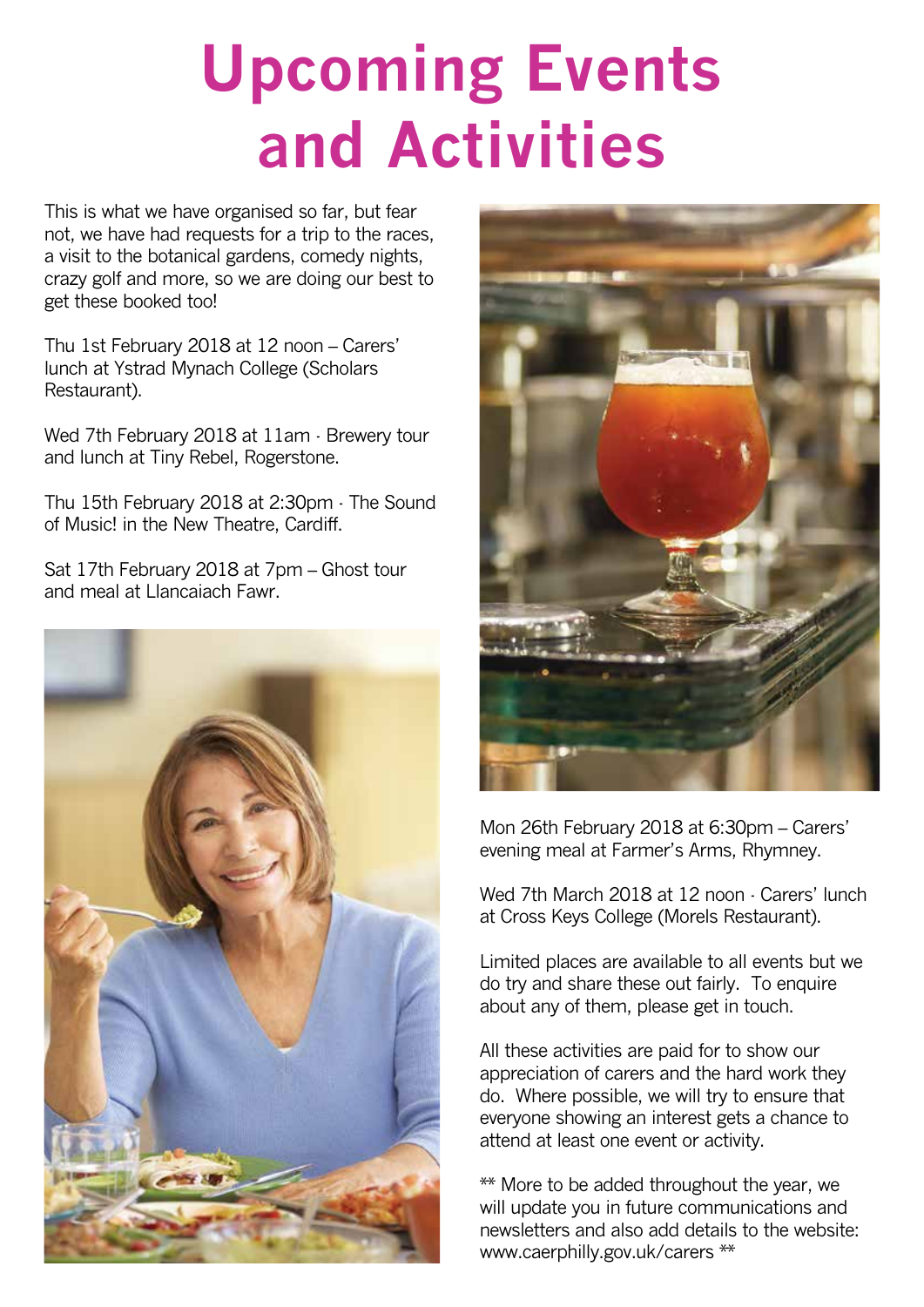## **Carers Groups**

We're carrying on with our groups following their success in 2017, and we're adding a new one in Bargoed! Here are the details:

#### **Bargoed \*\*New group\*\***

The Bargoed carers group will meet on the fourth Wednesday of the month from 2pm – 3:30pm in Bargoed Library. Please come and join us and you can chat with others who have experience of a caring role.

#### **Blackwood**

The Blackwood carers group will meet on the last Tuesday of the month from 1pm – 2:30pm in the Sirhowy (Wetherspoon's), Blackwood Please come and join us and you can chat with others who have experience of a caring role.

#### **Caerphilly**

The Caerphilly carers group will meet on the first Friday of the month from 2pm – 3:30pm in Caerphilly Library. Please come and join us for a tea or coffee and biscuit, where you can chat with others who have experience of a caring role.

#### **Risca**

The Risca carers group will meet on the second Thursday of the month from 2pm – 3:30pm in Risca Library. Please come and join us for a tea or coffee and biscuit, where you can chat with others who have experience of a caring role.

#### **Rhymney**

The Rhymney carers group will meet on the third Wednesday of the month from 11am – 12:30pm in Rhymney Library. Please come and join us for a tea or coffee and biscuit, where you can chat with others who have experience of a caring role.

#### **Movement and Memories**

We are also pleased to be working jointly with the Memory Assessment Service and Bethan Ryland, international ballroom dancer, to facilitate a new group for people with dementia and their carers. The group will be held at Caerphilly Leisure Centre on the first Thursday of every month from 2:30pm to 3:30pm. There is a small payment of £2 per person payable directly to Bethan on the day.

### **Feedback**

We've had some really lovely feedback this quarter. We're always looking for ways to improve and are always happy to hear from carers, whether good or bad. Let us know what you think by calling, e-mailing, or popping along to one of our groups.

We'd particularly like to know what carers would like from the team over the coming years, so all feedback will be gratefully received!

# **Young Carers**

Barnardo's Young Carers Project provides support for young carers and young adult carers up to the age of 25 in the Caerphilly Borough.

To contact Barnardo's please call 01633 612712 or e-mail: caerservices@barnardos.org,uk For more information, the website address is www. barnardos.org.uk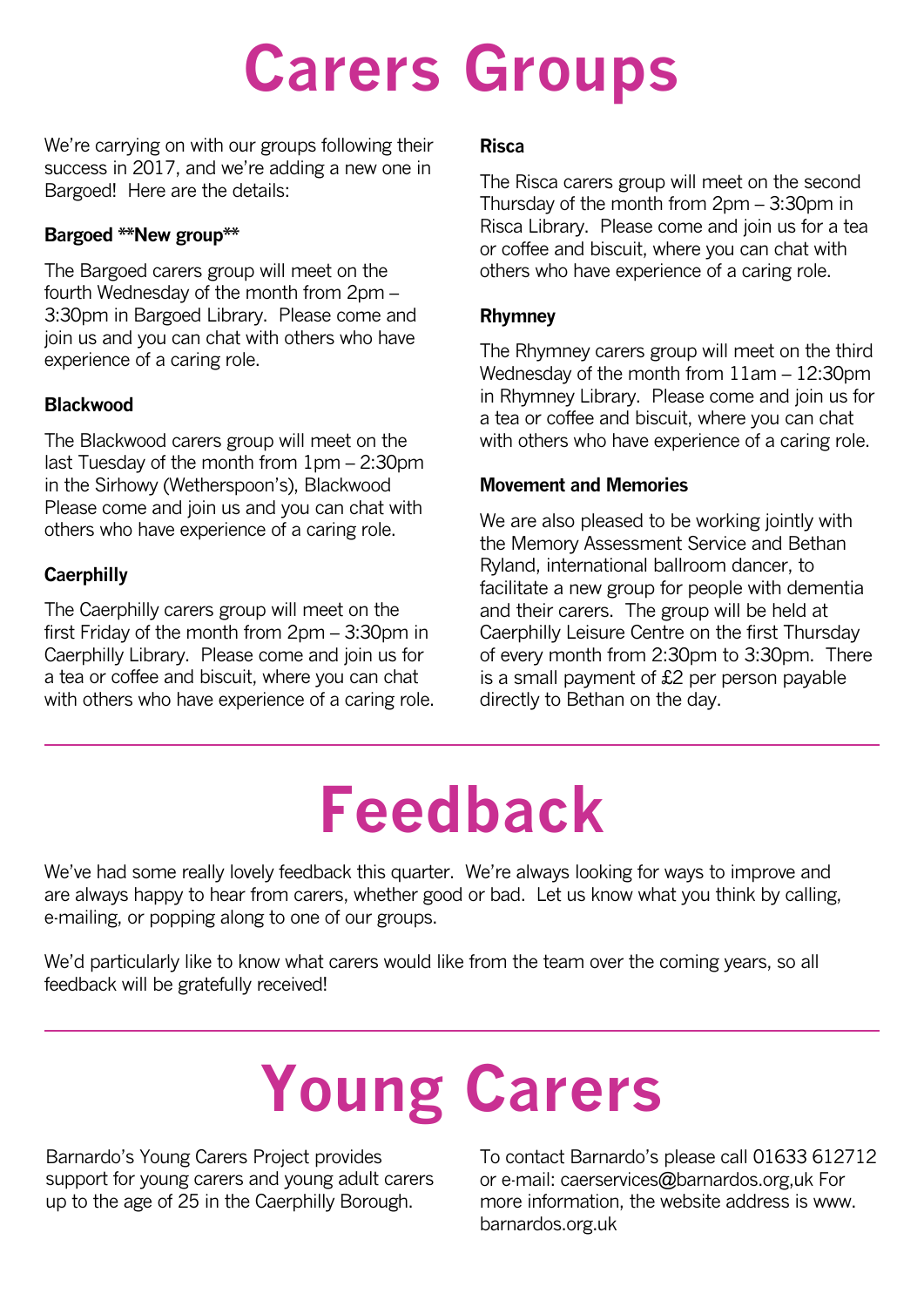## **Community Connectors**

**The Carers Team works closely with the Community Connectors in Caerphilly, and this quarter, they have asked if they can have a "slot" in our newsletter. So this section has been written by them and has details of lots going on around the borough.**

Well, we are now coming into winter following a busy autumn and the Connectors have been supporting the residents of Caerphilly access their community and improving that feel good factor!

We have been out and about promoting the service to the public and have been visiting many groups throughout the borough. These have included Blackwood Art Group; the Beeches in Caerphilly and the St Gwladys' Church in Bargoed. The Connectors have also been accessing groups in other boroughs including the Bipolar Support Group in Cwmbran, Autism Connections Cymru and the Dementia Friendly Café in Zion Chapel, Llanilleth. All these groups are providing fantastic services to the residents of Caerphilly.

The Connectors continue to run the Widow and Widowers' group, which is currently being held in The Royal Oak Pub in Ystrad Mynach. The group is very relaxed and a good social opportunity and is held on Tuesdays from 12 noon until 2pm. A light bite menu is also available!

The Connectors are now running 'Connect Socials'. These are welcoming groups for individuals over 18 years. Get in touch with us to learn more about the socials or just pop in!

Wetherspoon's in Caerphilly, Monday 2pm-4pm; Bargoed Library, Wednesday 2pm-4pm; and Risca Library, Monday 10.30am- 12.30pm.

#### **Coming Up…**

#### **Eat Up!**

There are various luncheon clubs running in your area! They are friendly and open to all. Call the connectors for luncheon clubs in your area and pop along!

#### **Put your Wellbeing First**

MIND are continuing to run courses to help wellbeing on anxiety, employability and stress management. They also offer counselling sessions. Contact them on 01443 816945 for more information.

#### **Did you know…?**

#### **Get Your Goggles On!**

Newbridge pool has disabled swimming facilities, which includes an individual changing room and waterproof wheelchair. Please check opening times on 01495 248100.

#### **Parkinson's Dance Class**

A new dance class has started in Blackwood to lift the symptoms and moods of those with Parkinson's and their carers. Specifically designed dance moves with accompanying live music. Volunteers also welcome! Get in touch for further details.

#### **Dance 'Till You Drop!**

Wheelchair and inclusive dancing, for all ages and abilities…no excuses! In Plas Hyfryd Extra Care Centre on Wednesdays 11am-12 noon. Please contact Louise Bowman on 07971 497439.

#### **Dementia Cafés**

Coffee and a chat? There are dementia cafés in Llanilleth, Argoed and Pontllanfraith. Please contact us for details.

#### **Stoke Association**

The Stroke Association offer support for both individuals who have experienced a stroke and their families. Meeting weekly, the group is warm and welcoming with both men and women attending and also arrange regular trips out including the rugby! Why not volunteer for them? Guaranteed a good time! Contact Lucy on: 02920 524408

#### **Community Connectors**

The Connectors continue to support individual to access social opportunities in their community. We have also supported people into health goals in going to yoga; confidence in walking; providing swimming buddies.

Connectors are keen to support people into voluntary positions and have helped people into volunteering into Lylac Ridge, Groundworks, charity shops and the Beeches Centre. A few have taken the plunge in employment through the community employment agencies.

Sometimes you just need a bit of confidence building and hand holding until you feel confident on your own. We can do that!!

For more information please get in touch on 0808 100 2500 and ask for the Community Connectors.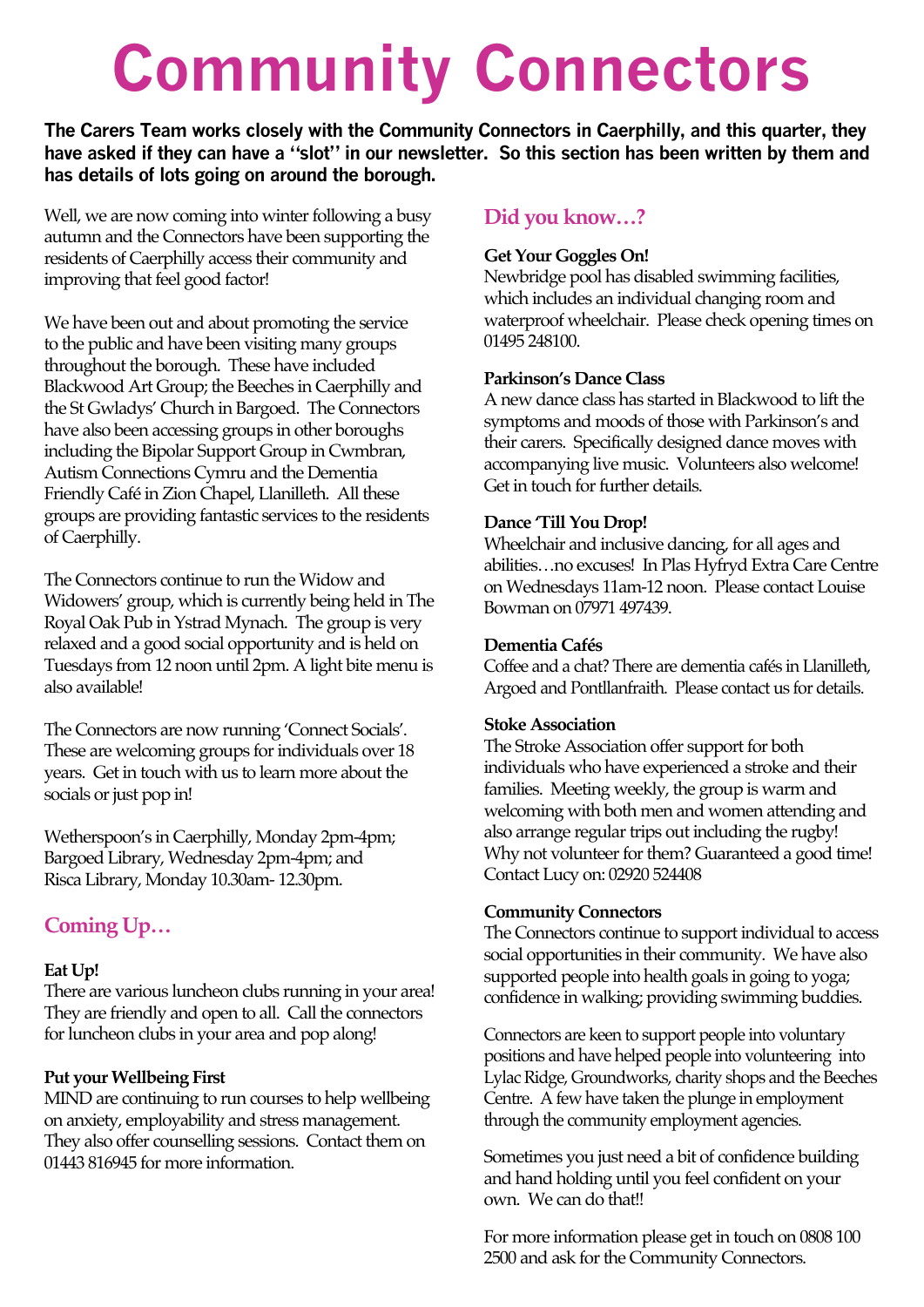### **South East Wales Shared Lives Scheme**

Shared 1 **South East Wales** 

The South East Wales Shared Lives Scheme are urgently looking to recruit new Shared Lives Carers to provide long-term and respite arrangements.

Do you have motivation, commitment, strong values, a spare room and the availability to become a Shared Lives Carer?

Shared Lives Carers are self-employed and use their home as a base. Shared Lives Carers share their home, family and community life with individuals to help develop and maintain independent living skills, friendships and connections in their local area.

If you apply to become a Shared Lives Carer you will be supported through a thorough

assessment process and will receive ongoing support from the Shared Lives team. Our Carers are offered a range of training and are paid for the arrangements they provide.

The South East Wales Shared Lives Scheme works across Blaenau Gwent County Borough Council, Caerphilly County Borough Council, Newport City Council, Monmouthshire County Council, Merthyr Tydfil County Borough Council and Torfaen County Borough Council. If you are interested in finding out more then give us a ring on 01443 863046, send us an email to adultp@ caerphilly.gov.uk or have a look at our website http://www.caerphilly.gov.uk/Services/Servicesfor-adults-and-older-people/Registered-providersof-care/South-East-Wales-Shared-Lives-Scheme

### **Resources**

- Carer's emergency card please get in touch on carers@ caerphilly.gov.uk or 07808 779367 if you would like one.
- Small grants scheme We currently have a small amount of money available to assist carers in their caring role. Carers can apply for money for various things, such as household equipment, driving lessons, short breaks and help with new skills. Please get in touch for an application form.
- We still have some free Max Cards available for those of you with children under 25 which gives discounts on days out and activities. More details can be found here: http:// www.mymaxcard.co.uk/ Get in touch if you would like one.